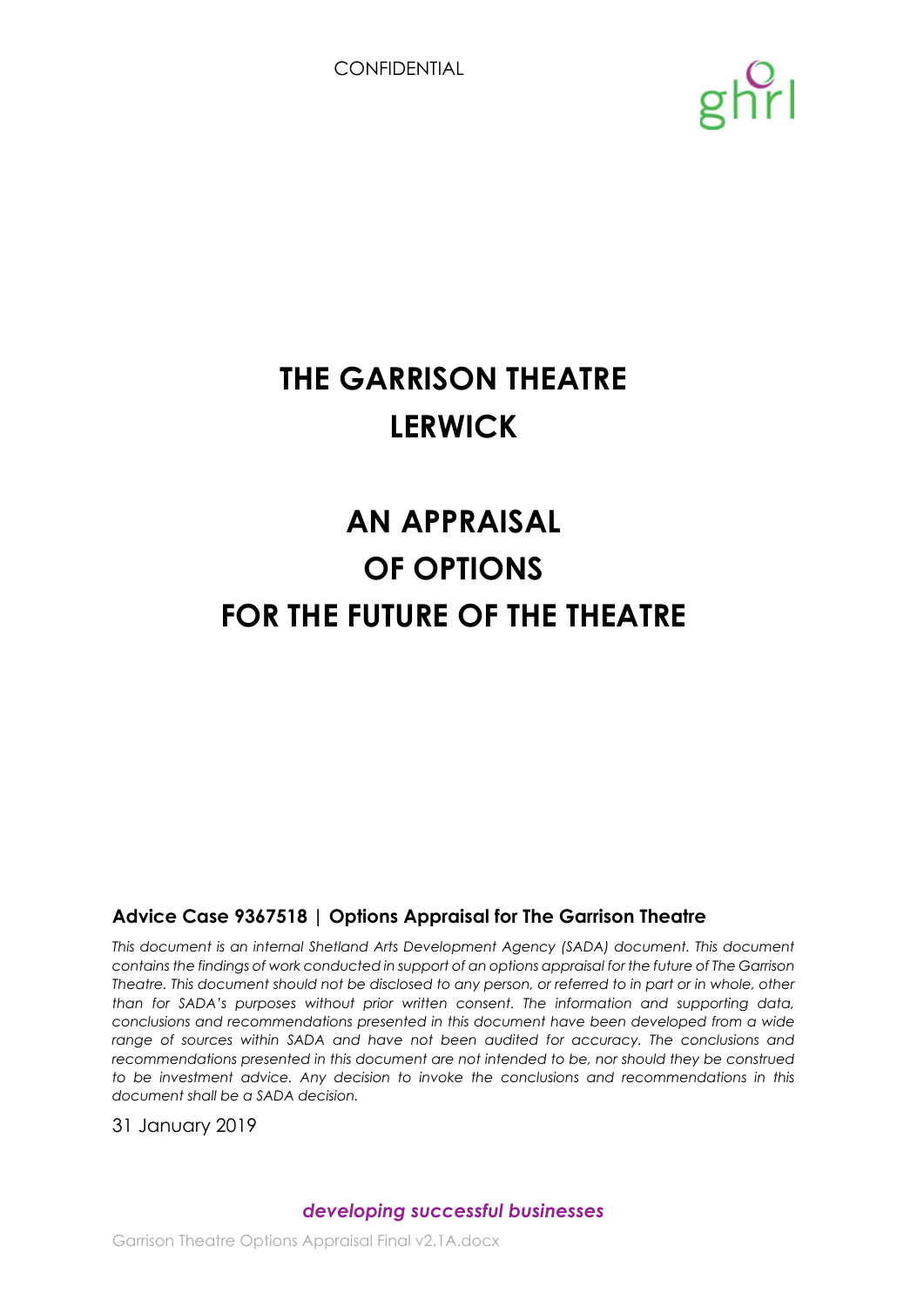

INTENTIONALLY BLANK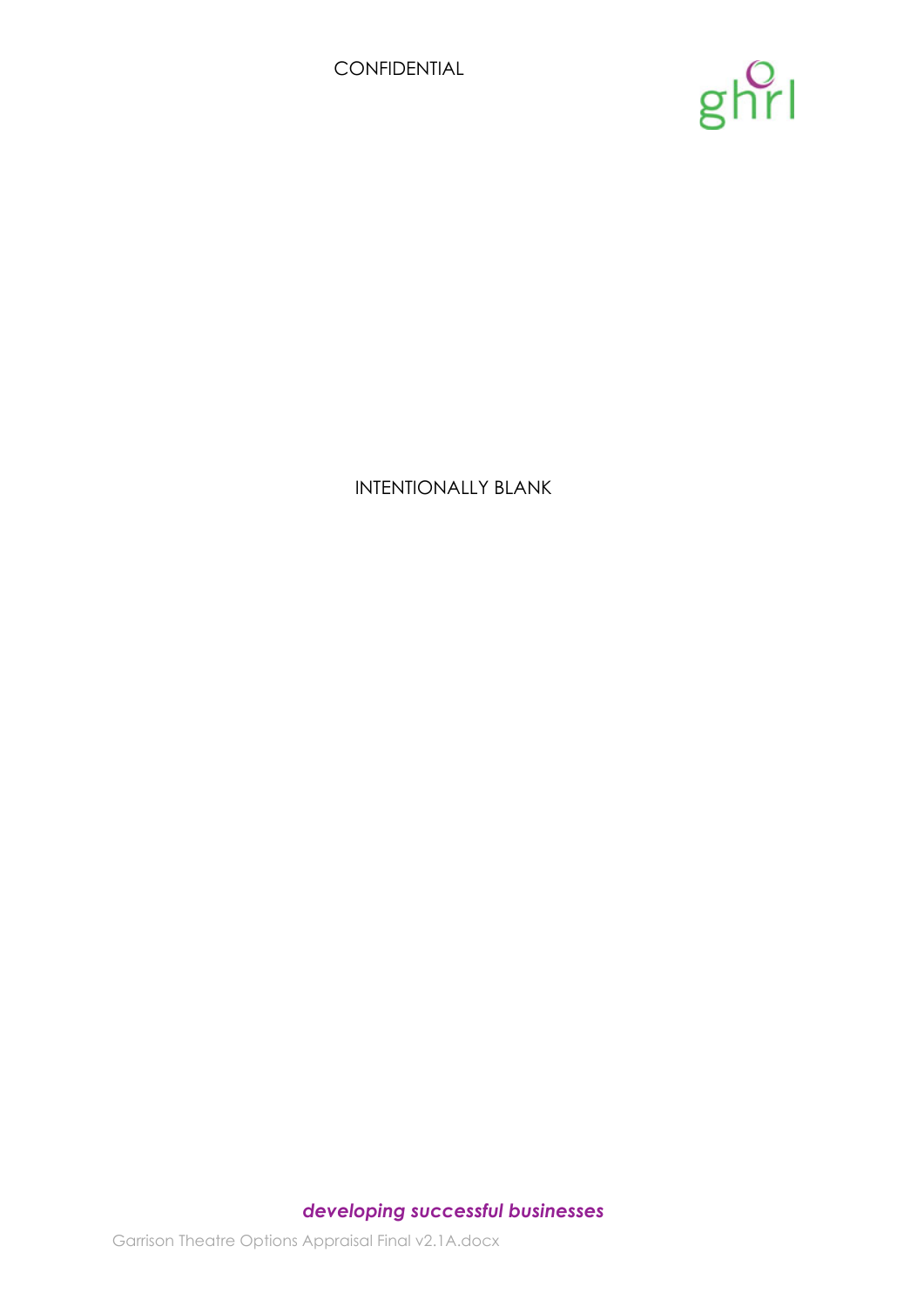

## **TABLE OF CONTENTS**

| <b>INTRODUCTION</b>                               | $\mathbf{1}$            |
|---------------------------------------------------|-------------------------|
| <b>AIM</b>                                        | 1                       |
| <b>METHODOLOGY</b>                                | 2                       |
| <b>THE ISSUE</b>                                  | $\overline{2}$          |
| <b>THE OWNER</b>                                  | $\overline{\mathbf{3}}$ |
| <b>RELEVANT FACTORS</b>                           | $\overline{\mathbf{3}}$ |
| <b>DEFINITIONS AND ASSUMPTIONS</b>                | <u>3</u>                |
| <b>DEFINITIONS</b>                                | 3                       |
| <b>EVALUATION CRITERIA</b>                        | 3                       |
| <b>MANAGEMENT</b>                                 | 3                       |
| <b>BLACK BOX THEATRE</b>                          | 4                       |
| <b>SOCIAL ENTERPRISE</b>                          | 4                       |
| <b>ASSUMPTIONS</b>                                | 4                       |
| <b>APPRAISAL CONSTRAINTS</b>                      | 4                       |
| <b>EVALUATION CRITERIA</b>                        | 5                       |
| <b>GARRISON THEATRE OPERATING MODEL OPTIONS</b>   | 5                       |
| <b>GENERAL</b>                                    | 5                       |
| <b>DISCUSSION</b>                                 | 6                       |
| <b>GARRISON THEATRE BUSINESS PLAN</b>             | 6                       |
| <b>COMPARISON OF OPTIONS</b>                      | $\overline{\mathbf{z}}$ |
| <b>BEST OPTION</b>                                | 9                       |
| <b>NEXT STEPS</b>                                 | 10                      |
| <b>DECISION-MAKING   EXPERIENCE AND JUDGEMENT</b> | 10                      |
| <b>CONCLUSION</b>                                 | 11                      |
| <b>RECOMMENDATIONS</b>                            | 12                      |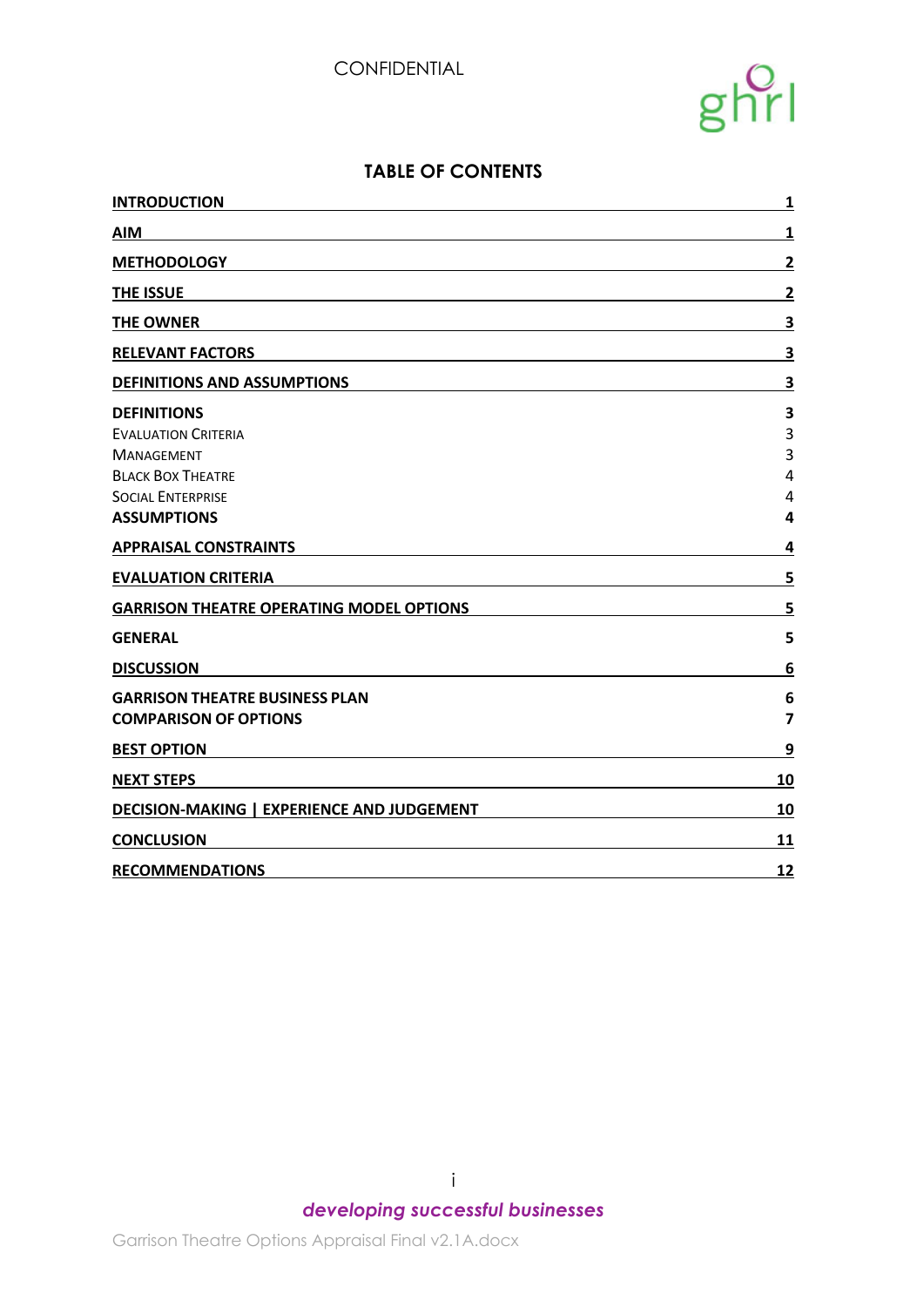#### **INTRODUCTION**

- 1. The Shetland Charitable Trust<sup>1</sup> (SCT) owns The Garrison Theatre, Lerwick. The Theatre is operated by the Shetland Arts Development Agency2 (SADA) which incurs a deficit in so doing. SADA inherited operation of The Garrison Theatre from Islesburgh Trust when SADA was formed in 2006. At the time, the true cost of operating the Theatre was not clear. The Chief Executive Officer (CEO) of SADA wishes to explore options for the future of the Theatre. SADA is committed to operating and underwriting the Theatre until March 2020. However, the CEO seeks clarity about the future of the Theatre beyond March 2020, not least in the context of the opportunity cost associated with operating the Theatre at a loss.
- 2. GHRL was assigned to appraise options for the future of the Theatre on the basis that a disinterested, objective analysis of the situation could assist the stakeholders' decision-making process. The purpose of this report is to assist with the decision-making process around the future of The Garrison Theatre.
- 3. This report describes, explains and discusses the following:
	- a. The methodology used to appraise the range of options for the future of The Garrison Theatre.
	- b. The issue faced by SADA and SCT, the latter being the owner.
	- c. The factors relevant to conducting the options appraisal.
	- d. The options themselves and a discussion of the pros and cons of each option in the context of evaluation criteria.
	- e. The best option for the future of The Garrison Theatre and proposed next steps.

#### **AIM**

4. The aim of this report is to explore options for the future of The Garrison Theatre making appropriate recommendations.

1

<sup>1.</sup> SCT is a charity with OSCR Registered Number SC027025.

<sup>2.</sup> SADA is a Trust with OSCR Registered Number SC037082.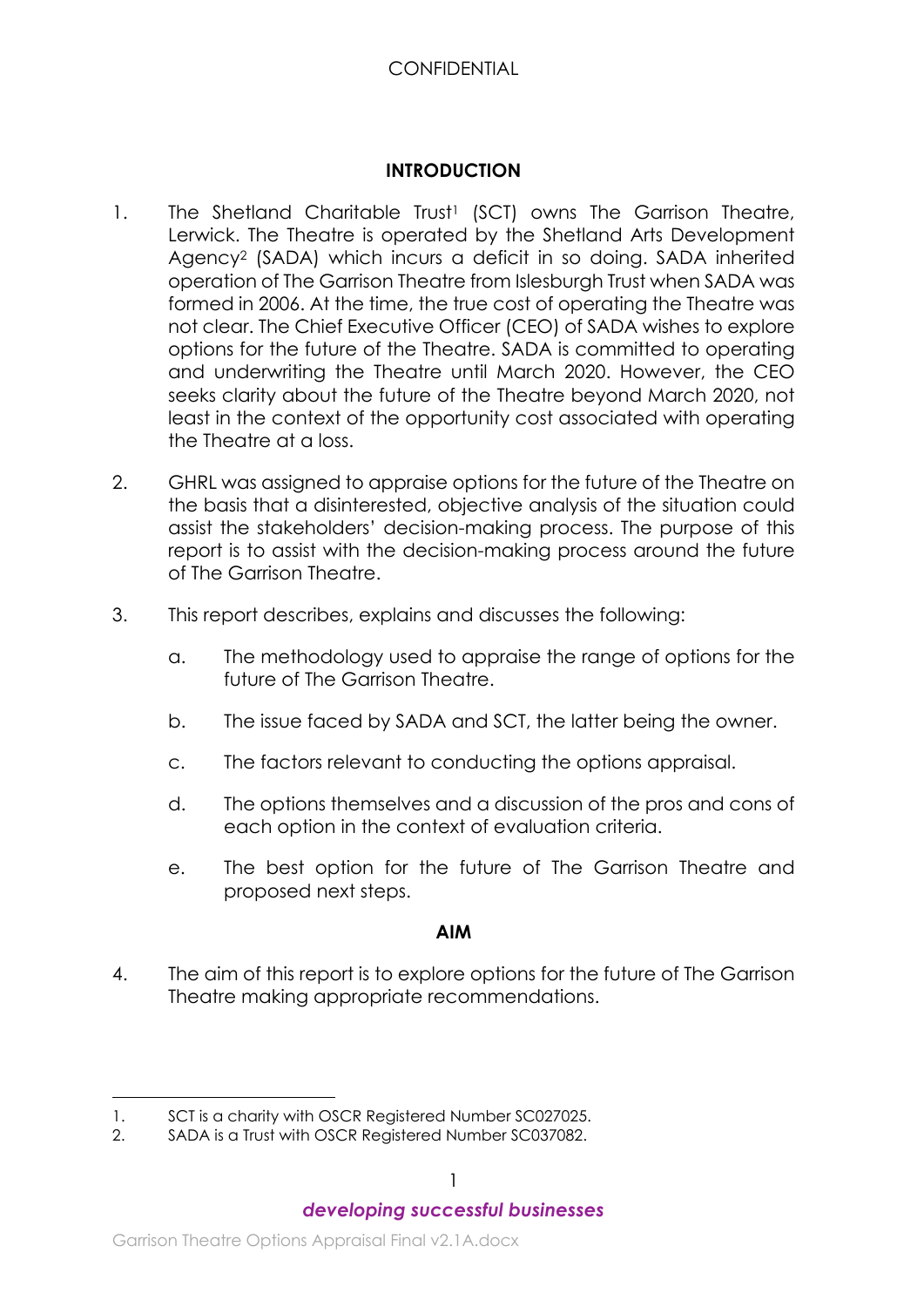## **METHODOLOGY**

- 5. GHRL uses a proven problem-solving technique when commissioned to conduct an options appraisal. The methodology is simple in principle, logical in application and effective in practice. The technique comprises 6 steps as follows:
	- a. Define the issue.
	- b. Identify the owner.
	- c. Establish relevant factors.
	- d. List possible options (solutions to the problem).
	- e. Test possible options.
	- f. Propose the best option.

#### **THE ISSUE**

- 6. The first step is to define and analyse the issue using 3 descriptors as follows:
	- a. **Long-Term Goal**. The Long-Term Goal (LTG), in this case *vis-à-vis*  the future of The Garrison Theatre.
	- b. **Obstacle**. The obstacle that is preventing the stakeholders' from achieving the LTG.
	- c. **Short-Term Aim**. The Short-Term Aim (STA) which must be achieved if the obstacle is to be overcome and the LTG pursued.
- 7. So, in the case of The Garrison Theatre, the issue can be described as follows:
	- a. **Long-Term Goal**. The LTG is to operate The Garrison Theatre in such a way as to provide the Shetland community with a sustainable theatre venue.
	- b. **Obstacle**. The obstacle which is preventing the stakeholders from achieving the LTG is that SADA is exploring options for the future of the Theatre against a backdrop of financial pressures. The life of the Theatre could, therefore, be restricted to 16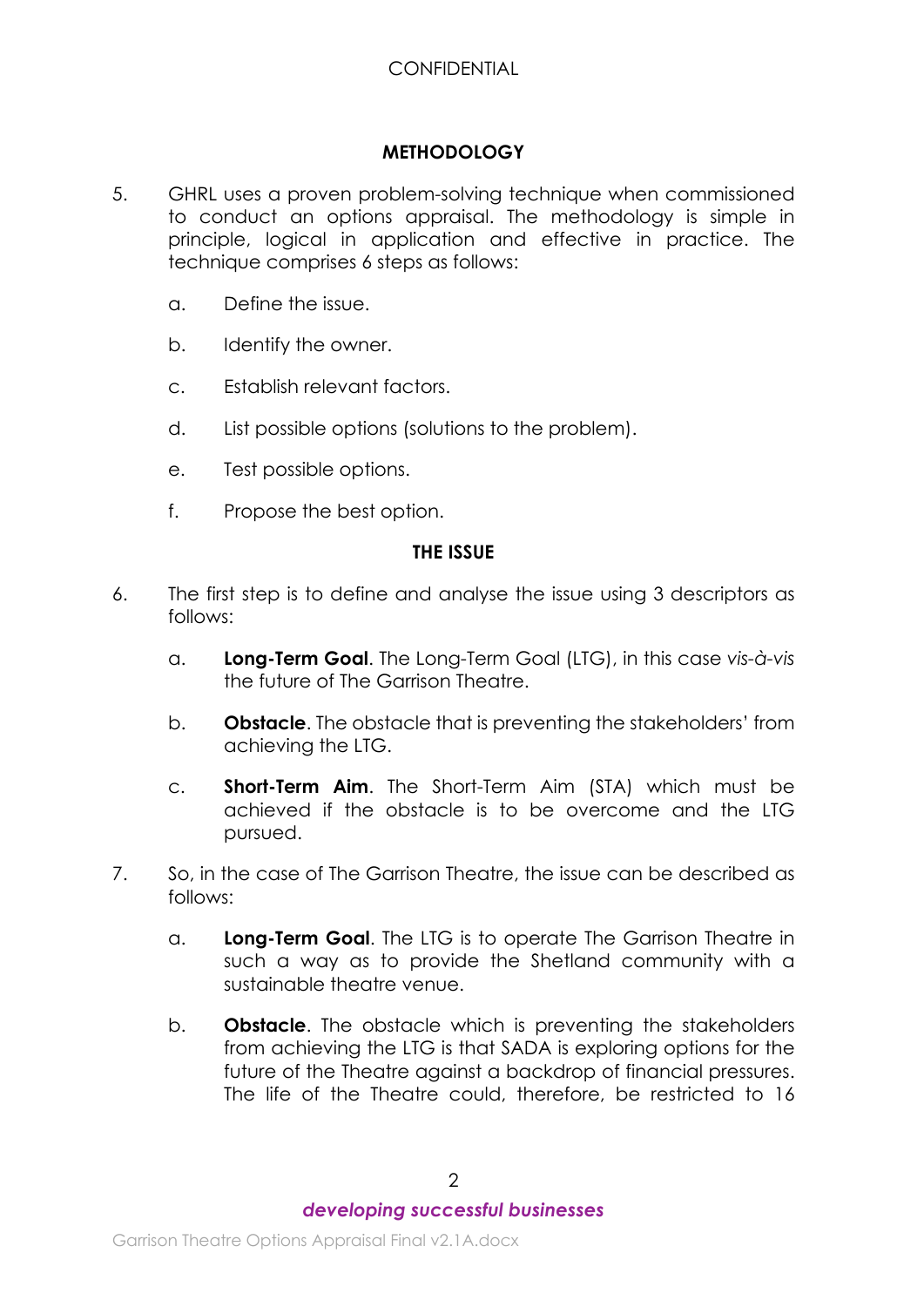months hence, depending on the viability of identified options for the future.

c. **Short-Term Aim**. The STA is to identify a sustainable operating model for The Garrison Theatre.

## **THE OWNER**

- 8. The owner is best thought of as the individual or organisation with the power of approval and endorsement of any proposed solution. In this case SCT, which has title to The Garrison Theatre asset and provides core funding to SADA, is the owner. SCT can decide what should happen to the Theatre from April 2020.
- 9. Clearly, there are two other organisations close to the problem and its solution, namely SADA and the Friends of the Garrison Theatre (FGT). Both SADA and FGT are best placed to explain the factors relevant to solving the problem of the long-term future of the Theatre.

## **RELEVANT FACTORS**

10. Having identified the owner, the next step is to establish factors which are relevant to solving the problem. These factors are categorised as **definitions**, **assumptions**, **appraisal constraints** and the **criteria** against which options will be evaluated.

## **DEFINITIONS AND ASSUMPTIONS**

## **DEFINITIONS**

## **Evaluation Criteria**

11. Evaluation criteria are defined as '*standards against which the identified Theatre options are evaluated*'.

## **Management**

12. One of the key aspects of being able to take forward any new operating model for the Theatre will be to identify a group of people willing to form a Garrison Theatre management team, eg trustees, board of directors or whatever formation is appropriate for the operating entity. Management is defined as '*planning, directing, organising and controlling the activities of subordinates to achieve or exceed objectives*.'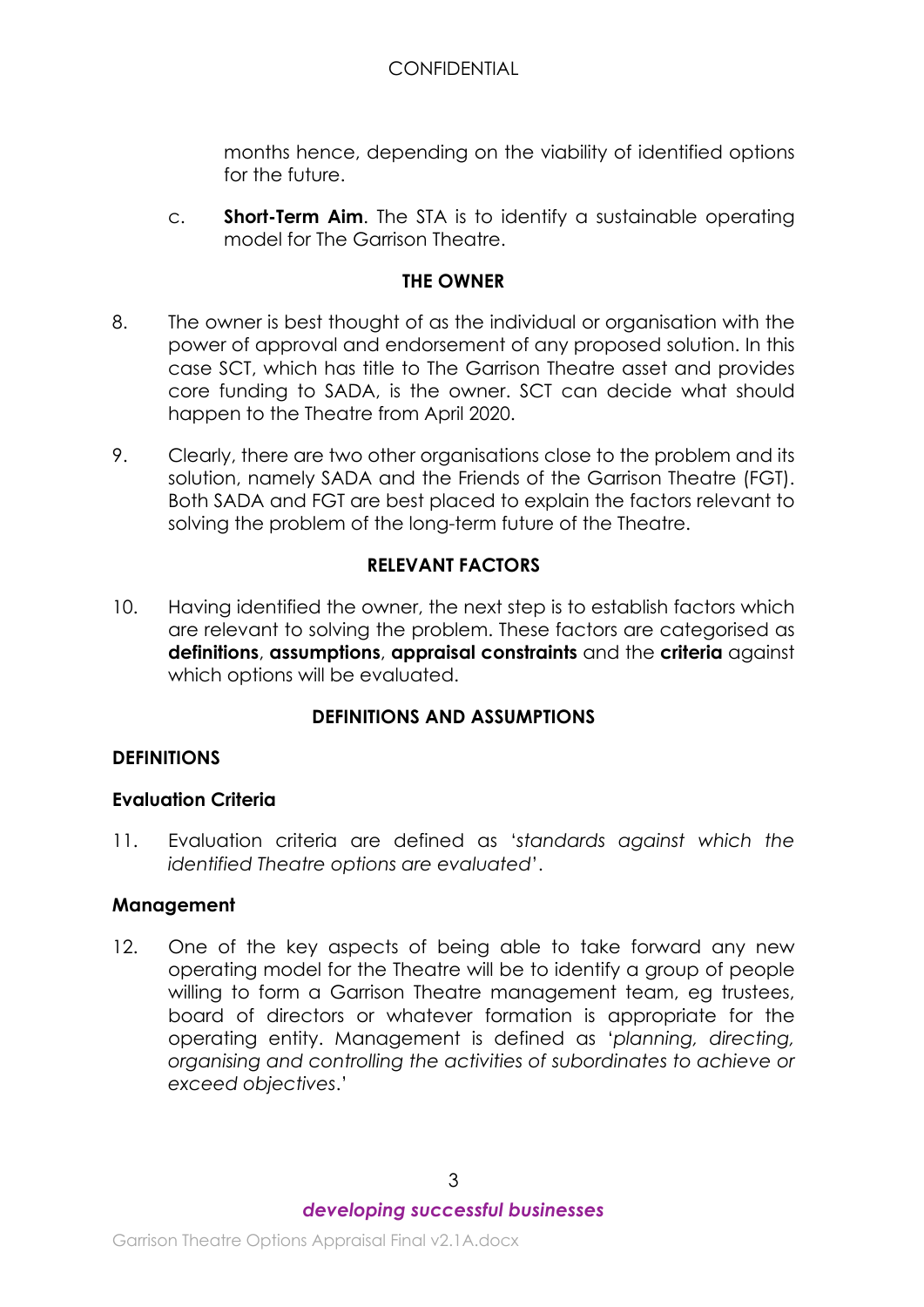#### **Black Box Theatre**

13. A Black Box Theatre is defined as '*a simple, unadorned performance space, often a large square room with black walls and a flat floor, which can be used flexibly to create a stage*.'

#### **Social Enterprise**

14. There is no commonly accepted legal definition of a social enterprise. The term 'social enterprise' describes the purpose of a business, not its legal form. However, for the purpose of this report a social enterprise may be defined as '*a business with primarily social objectives whose surpluses are principally reinvested for that purpose in the business or in the community, rather than being driven by the need to maximise profit for shareholders and owners*.'3

## **ASSUMPTIONS**

- 15. **General.** An assumption is a statement that GHRL can't guarantee to be true, but which is based on the best possible information. In conducting this appraisal, GHRL makes the assumptions set out below.
- 16. **Assumption 1**. There is as yet no funding plan agreed between SCT and SADA from April 2020.
- 17. **Assumption 2**. SADA will provide funding support to The Garrison Theatre until March 2020, but operation of the Theatre from April 2020 onwards will require there to be a viable business plan for the venue, regardless of how the Theatre is operated.
- 18. **Assumption 3**. SADA is prepared to provide continuing operational support to a viable Theatre model.
- 19. **Assumption 4**. The Garrison Theatre is in need of capital expenditure to bring the facility up to an acceptable level of building infrastructure and operating standards.

## **APPRAISAL CONSTRAINTS**

20. Appraisal constraints are those factors which because of direction given to GHRL, or knowledge immediately available, limit the range of possible solutions to the problem. In the case of The Garrison Theatre,

<sup>1</sup> 3. Department for Business, Innovation and Skills | A Guide to Legal Forms for Social Enterprise | November 2011.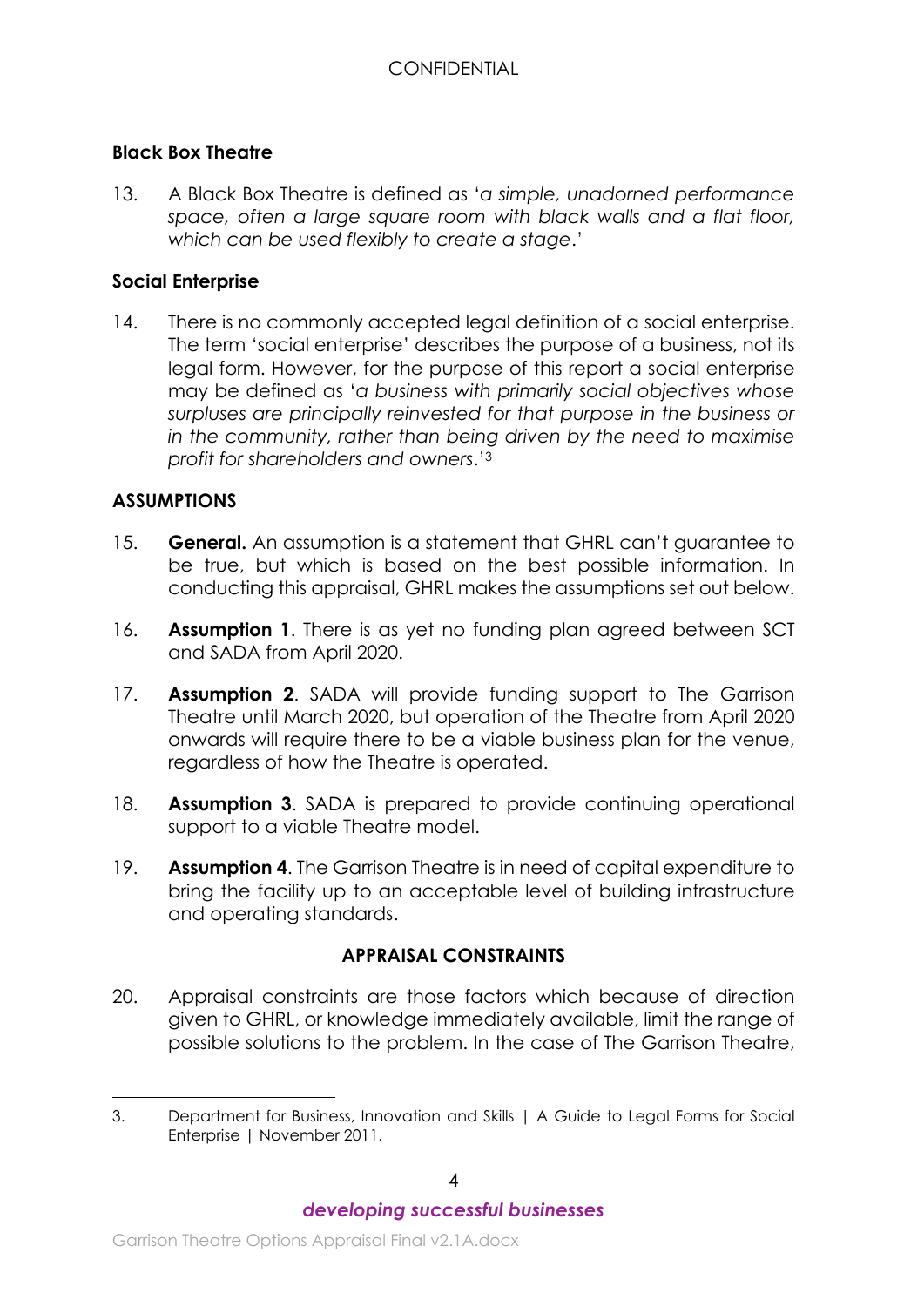the factors which limit the range of possible solutions to the problem are as follows:

- a. 'No Change' is not an option.
- b. For the 4 options proposed for the future of the Theatre, budgets have not been prepared showing how those options might look financially beyond March 2020.

## **EVALUATION CRITERIA**

- 21. The criteria, or standards, that any option for the future of the Theatre should meet should be considered in terms of both those criteria that the ideal option must meet (essential criteria), and those criteria that the stakeholders would like the option to meet (desirable criteria).
- 22. The evaluation criteria must be identified in isolation<sup>4</sup> of the possible options for the Theatre and should exclude any criteria likely to be obvious to the informed reader of this appraisal. A table showing the evaluation criteria and Theatre options is at Annex A.
- 23. There is one critical essential criterion, the answer to which is not known at the time of preparing this appraisal for each of the options identified. That essential criterion is, 'Is The Garrison Theatre financially viable for the life of its business plan, as judged by the Shetland Charitable Trust'. Clearly, if any or all options fail to meet this criterion, then there is a risk that SCT might terminate the operation of the Theatre as it's currently known.

## **GARRISON THEATRE OPERATING MODEL OPTIONS**

## **GENERAL**

24. GHRL was provided with a range of 4 options for the future of The Garrison Theatre, to be appraised against evaluation criteria. The options were generated by the SADA Trustees and are as follows:

## **Option A | SADA Stops Managing**

a. Option A is for SADA to withdraw from all aspects of managing the Theatre and to allow a new, specially formed team,

<sup>1</sup> 4. The point here is not to allow preconceived options to influence the set of criteria that will be used to evaluate options, and then misuse those criteria - consciously or otherwise - to engineer the preferred option.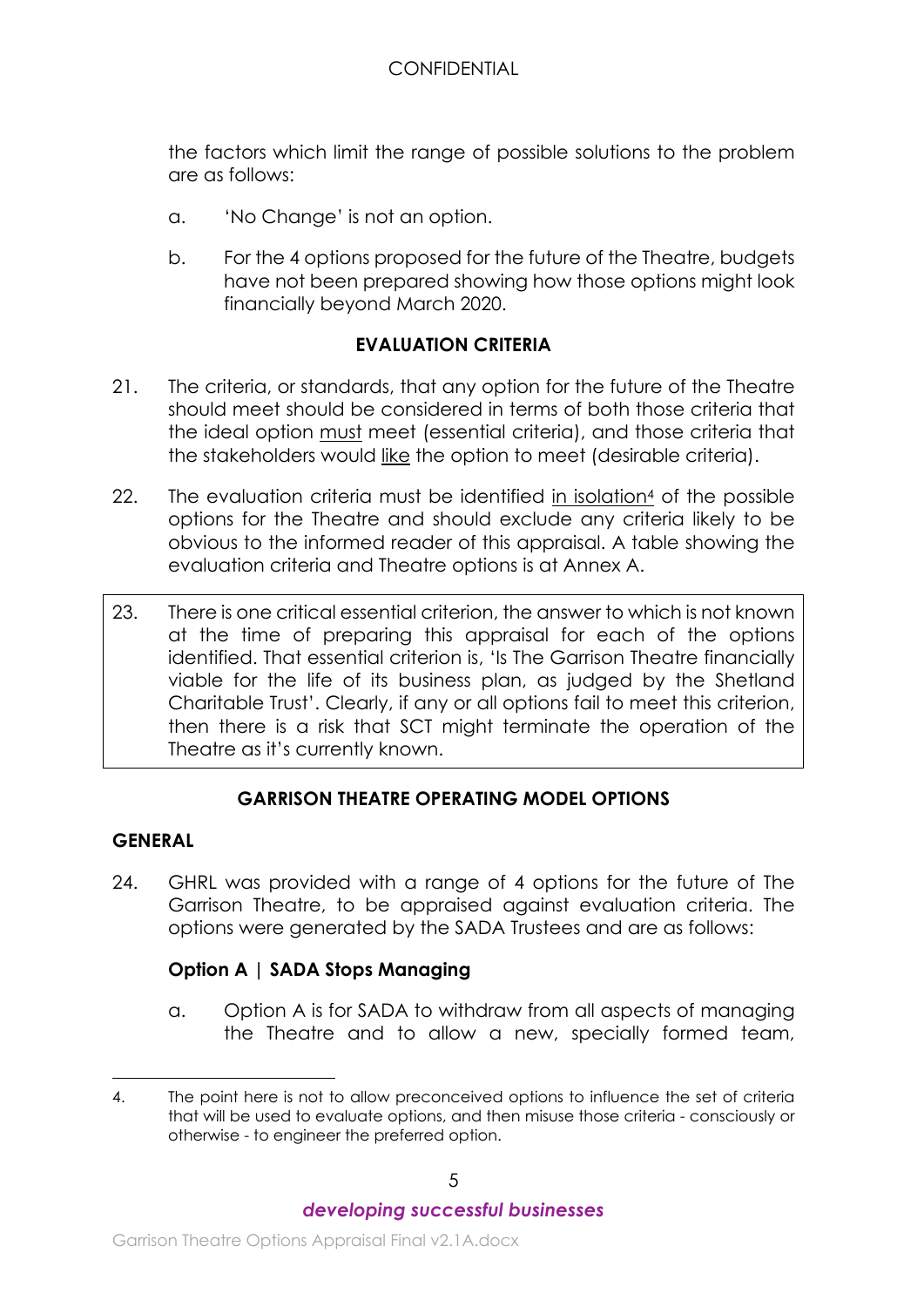reporting directly to SCT, to assume responsibility for planning, directing, organising and controlling the Theatre's business.

## **Option B | Increase Prices (Hire Charges)**

b. Option B is for SADA to remain involved with the management of the Theatre, but in a way which operates the Theatre to a surplus, or at least to break-even. One way to do this would be to raise the price (hire charges) of the Theatre to eliminate the existing deficit.

## **Option C | Change of Use**

c. Option C is for SADA to remain involved with the management of the Theatre, but to plan and organise a change of use of the building to become a 'Black Box Theatre'.

## **Option D | Special Purpose Entity**

d. Option D is to incorporate a special purpose entity (SPE) with a constitution appropriate to a new team assuming all responsibilities for the governance and management of the Theatre.

## **DISCUSSION**

## **GARRISON THEATRE BUSINESS PLAN**

- 25. The problem is how to operate The Garrison Theatre in such a way as to provide the Shetland community with a sustainable theatre venue. Owing to financial pressures and, in particular, the loss-making nature of the Theatre, SADA is weighing up options for the future of the venue beyond March 2020.
- 26. The fundamental criterion against which the future of The Garrison Theatre must be evaluated is its financial feasibility, with or without subsidy. The best way to ascertain the feasibility of the Theatre beyond March 2020 is to develop a Garrison Theatre Business Plan in the context of a suitable organisation structure.
- 27. The assumption (Assumption 1) is that SCT is at least aware that SADA may no longer be able to subsidise The Garrison Theatre after March 2020, certainly not within SADA's current core funding regime. Therefore, as the owner, SCT will in due course need to address the question of underwriting The Garrison Theatre, or not, whether that be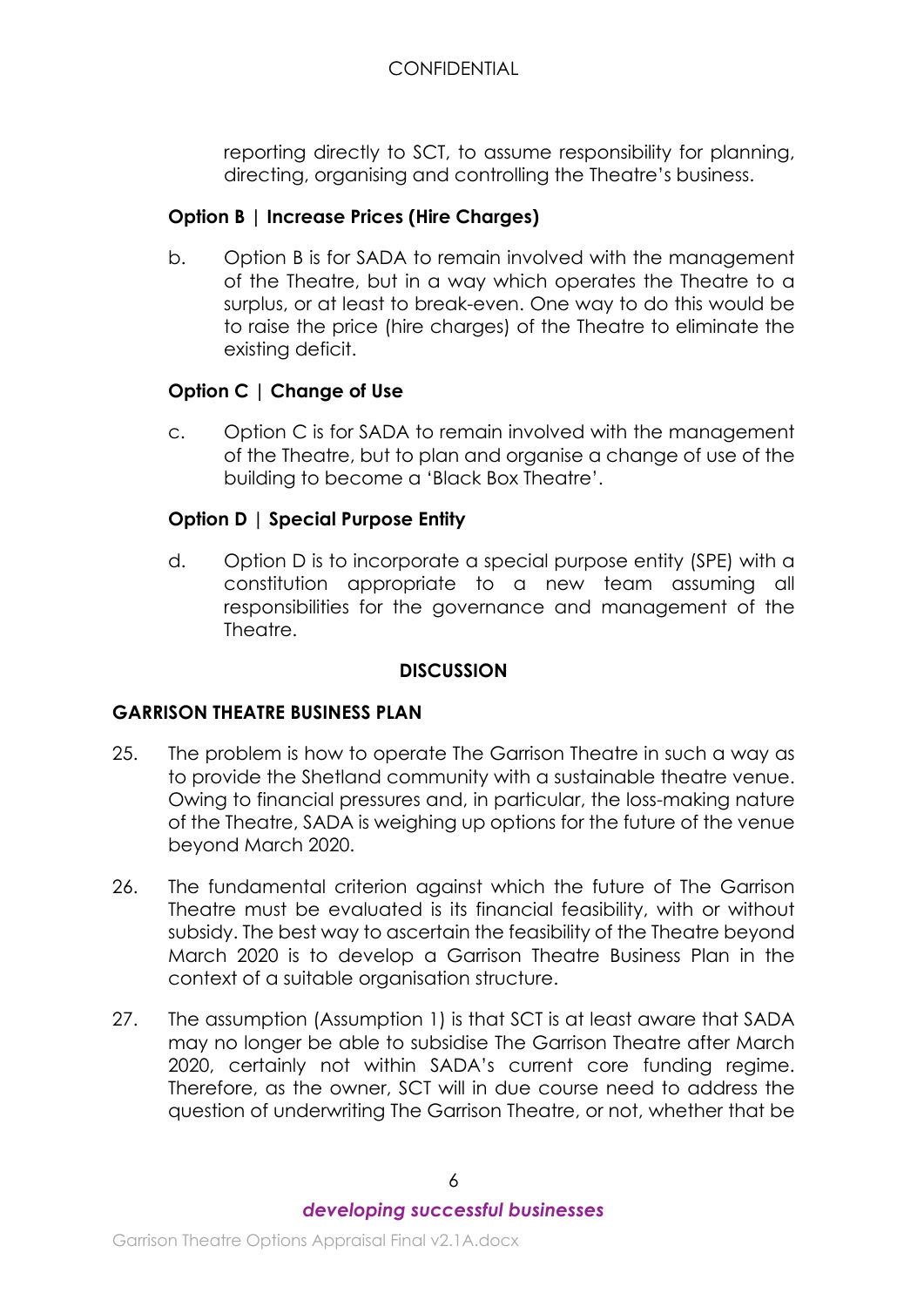through SADA's core funding regime, or through some other organisational and funding arrangement. Clearly, without a business plan for the Theatre from April 2020, it's not possible to identify right now the Theatre's CAPEX need, nor its requirement for ongoing operational subsidy.

## **COMPARISON OF OPTIONS**

- 28. Option A (SADA Stops Managing) represents, in effect, SADA walking away from the Theatre. In practice, in the period before March 2020, SCT would need to identify a group of people willing to manage The Garrison Theatre on behalf of the Trust as the Theatre's owner. There would need to be some form of constitutional framework reflecting the existence of a management team responsible to SCT for the operation of the Theatre. Presumably, SADA would be prepared to provide technical support to Option A under a service level agreement.
- 29. Option A is a relatively high-risk option associated primarily with:
	- a. The potential for tension in relationships within the drama community.
	- b. The likely difficulties in recruiting a competent and motivated management team.
	- c. The relatively weak constitutional arrangements vis-à-vis the fiduciary duties of the management team. There's a risk that SCT could be compromised if the management team underperformed commercially and/or legally.
- 30. GHRL judges that SCT would be unlikely to support this option. It's an option that probably reflects the highest likelihood of the Theatre failing in the short- to medium-term.
- 31. Option B (Increase Prices) involves SADA continuing to manage The Garrison Theatre as it does today, but so as to generate a surplus, or at least break-even. SADA's Trustees take the view that this option could lead to increased investment in drama, and in remote and rural touring.
- 32. The difficulty with Option B is that simply assuming raising prices will cover a deficit is a naïve approach to rectifying a commercial challenge. The hypothesis that putting up hire charges would be acceptable to the Theatre's users would need to be researched carefully. Indeed, SADA's Trustees have observed that the drama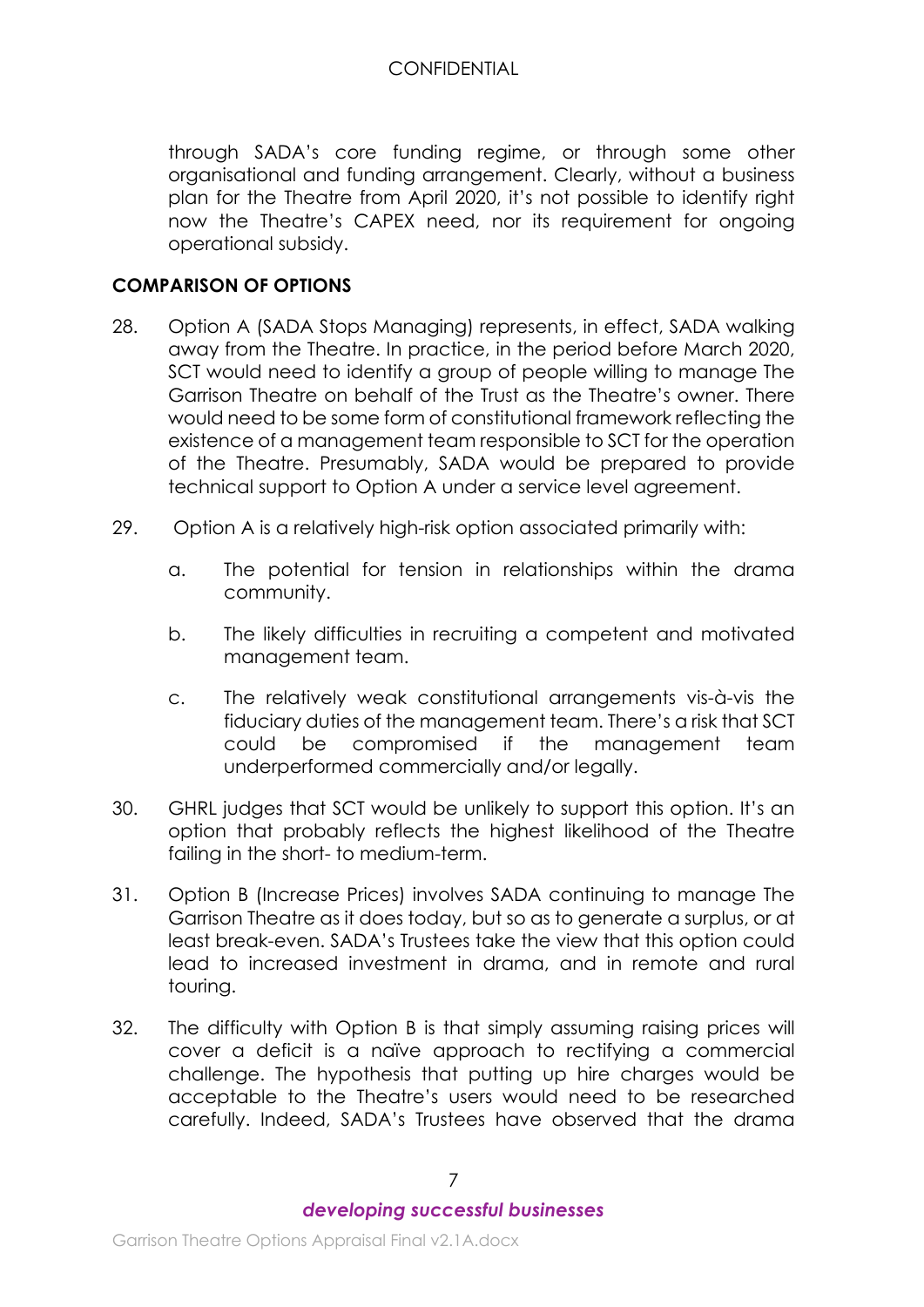community would probably not take kindly to a precipitous hike in Theatre hire fees. GHRL imagines that Shetland's theatre hiring market will be very price-sensitive.

- 33. That said, SADA has previously undertaken some informal, desk-based research indicating that The Garrison Theatre was one of the least expensive theatres of its type in Scotland. This would rather imply that there could be room to raise prices accordingly – to bring The Garrison Theatre more into line with the sector, so to speak. However, any idea of proceeding with Option B would require such a decision to be underpinned by systematic market testing to establish the acceptability of proceeding on the basis of raising prices as a strategic marketing objective.
- 34. Option C (Change of Use) involves SADA continuing to manage the venue as a Black Box Theatre. This option would involve a fundamental reconfiguration of the Theatre building and the drama offering to market. This option could go one way or the other. In other words, if done well, a Black Box Theatre could be considered to be highly innovative and result in a raft of new productions attracting new audiences: diversification.
- 35. On the other hand, without comprehensive market research, this is a relatively high-risk option from both ends of the income/expenditure spectrum. The cost of converting the Theatre to a Black Box would be considerable and raising sufficient capital would be a challenge. The risk of failing to attract whole new market segments (hirers and audiences) and generating sufficient income would be high. Of all the options, Option C probably poses the greatest risk of a more spectacular failure – and all of the opprobrium that would go with it.
- 36. Option D (Special Purpose Entity) involves, in effect, spinning off the Theatre in a controlled and conventional manner. The Theatre lends itself to being operated as a social enterprise. The SADA Trustees believe that financially this option is promising based on previous accounts/performance.
- 37. In the context of Option D, it's relevant that Shetland has over 40 community halls which are managed by voluntary committees who engage in all sorts of fundraising activities – including organising performances - to sustain their venues. The point is that there is a psyche in Shetland which is favourable to operating community facilities in a self-reliant fashion. It could be argued that The Garrison Theatre operating as a social enterprise special purpose entity,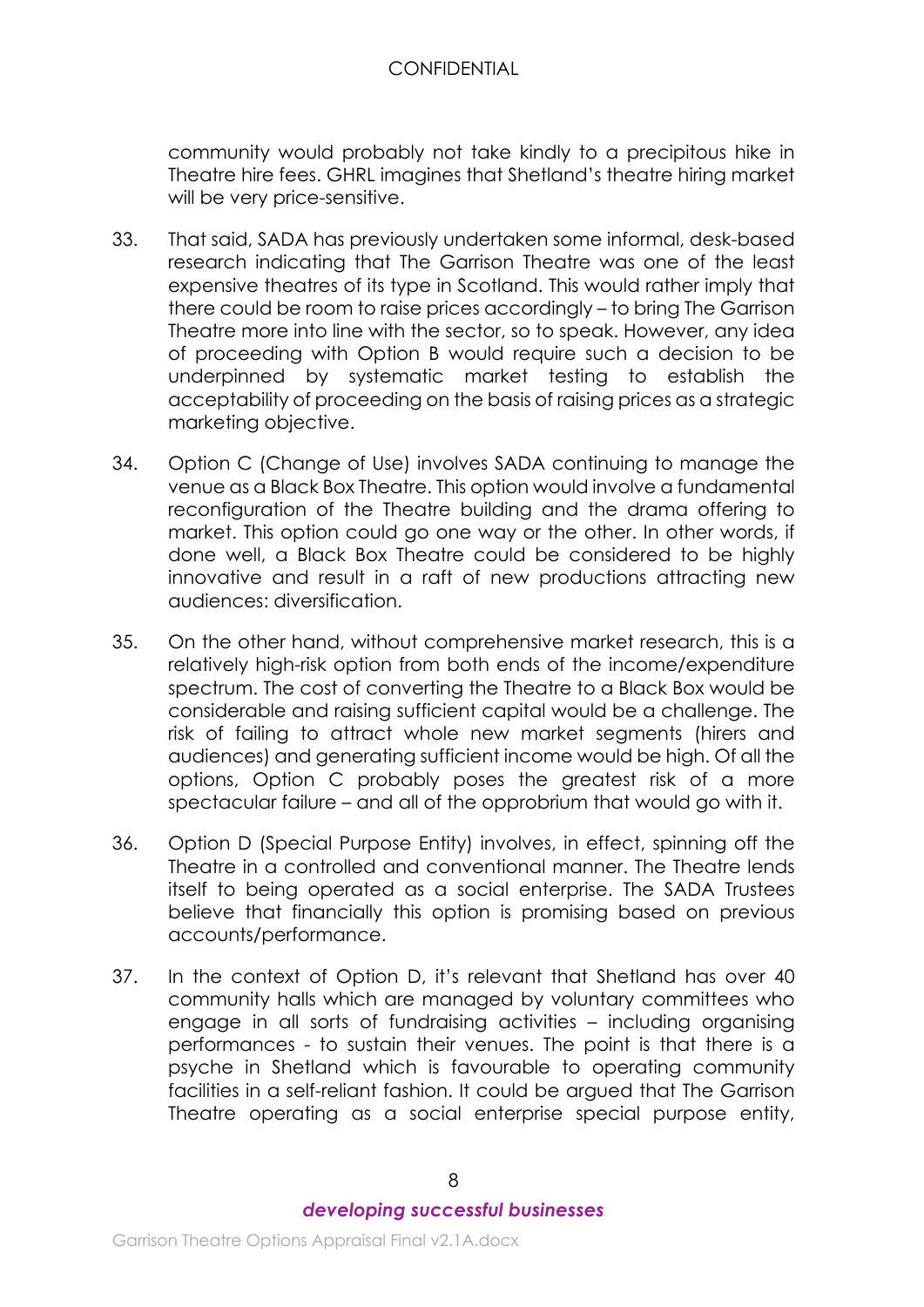benefiting a community of interest, could represent a significant opportunity for the staging of drama in Shetland.

- 38. Compared to the other options, forming a special purpose entity offers the cleanest and clearest solution to the problem of sustaining the Theatre in the longer-term. Properly structured, a social enterprise operating at arm's length either to SADA or to SCT would be more likely to attract investment generally. SADA would be able to provide operational and technical support under a service level agreement. Along with other hirers, the Theatre would be available for hire by SADA if required.
- 39. Interestingly, Option D also offers the opportunity to explore the Black Box Theatre concept in the fullness of time. Clearly, such a strategic move would need to be carefully researched and planned. However, if at any time the stakeholders felt that the future of The Garrison Theatre lay in a dramatic (no pun intended) change of direction, then governing the Theatre as a social enterprise would offer the best and safest vehicle to do so.

## **BEST OPTION**

- 40. Using the range of options provided to GHRL and applying the relevant factors available at the time of conducting this appraisal, the best option for the future of The Garrison Theatre is Option D: to incorporate the Theatre as a special purpose entity, probably as a social enterprise. Looking at Annex A, it is straightforward to see at a glance the extent to which Option D meets more of the evaluation criteria than the competing options. This tabular analysis is reflected in the discussion of options above and it is reasonable to conclude that, objectively, Option D is the best way forward.
- 41. It is beyond the scope of this report to evaluate and recommend which type of social enterprise entity would be best for the Theatre under the circumstances. However, generally speaking, social enterprise incorporated legal entity options include the following<sup>5</sup>:
	- a. Company limited by guarantee.
	- b. Scottish Charitable Incorporated Organisation (SCIO).
	- c. Community Interest Company (CIC).
- 1 5. SADA should verify these details with a professional legal adviser.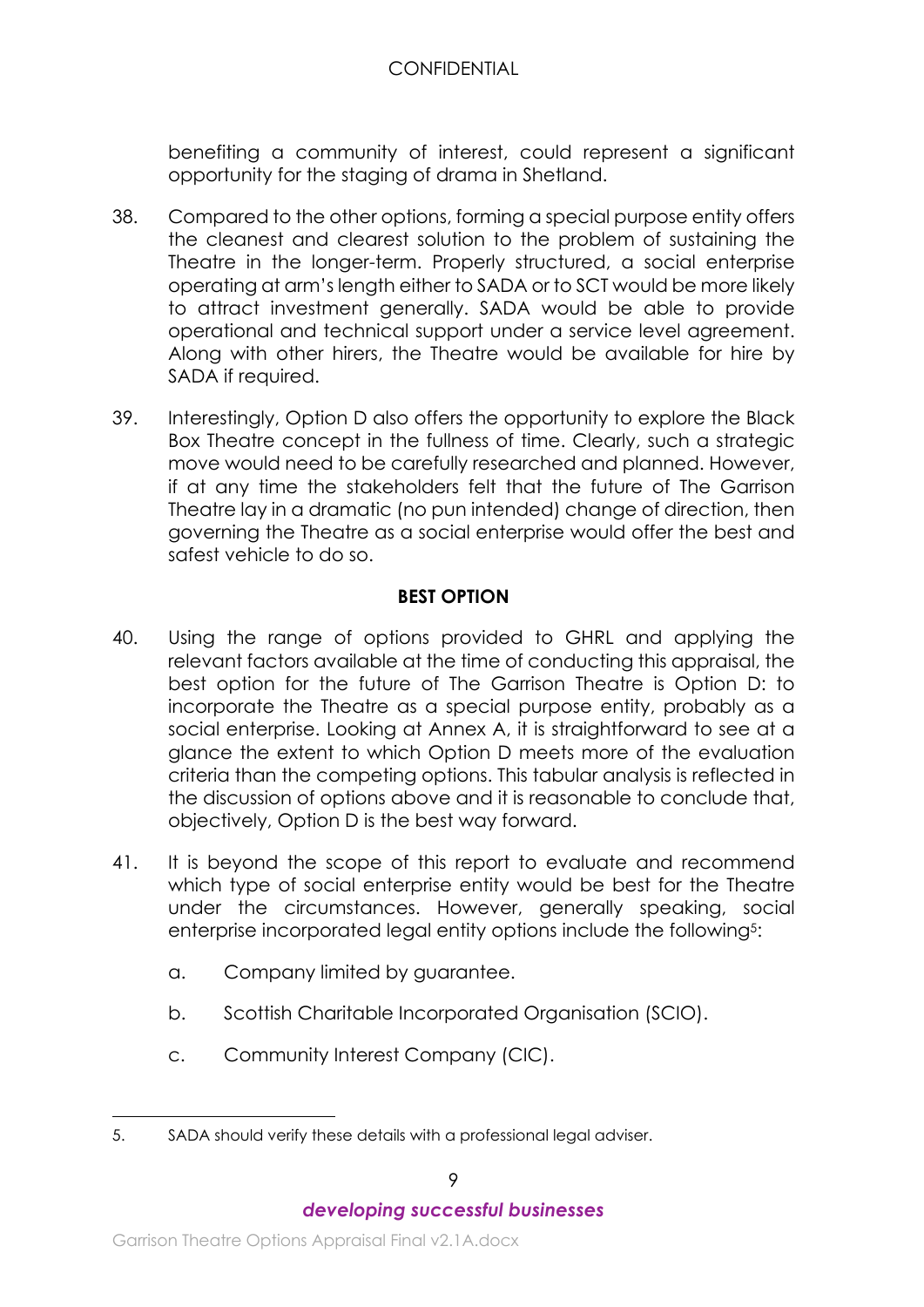- d. Cooperative Society.
- e. Community Benefit Society (BenComm).
- f. Limited Liability Partnership (LLP).

## **NEXT STEPS**

- 42. As already stated in the report above, the most significant shortcoming in being able to conduct an appraisal such as this is the lack of a business plan to support any or all of the identified options. Of itself, this has not prevented the identification of the option most likely to be acceptable to SCT and to offer the best chance of solving the problem of sustaining The Garrison Theatre into the future.
- 43. In terms of next steps, it would make sense to share this options appraisal with the owner, SCT. If SCT was minded to accept the recommendation that the Theatre should be incorporated as a social enterprise, spun off from SADA and supported subsequently by SADA to operate at arm's length either to SADA or SCT, then the first priority should be to prepare a business plan (a strategy) for The Garrison Theatre. Only with a credible business plan would SCT be able to endorse formally the future of The Garrison Theatre as a social enterprise.

## **DECISION-MAKING | EXPERIENCE AND JUDGEMENT**

44. Notwithstanding the advice offered in this report, it's important for the Trustees of both SADA and SCT to understand that their experience and judgment are perfectly valid decision-making factors. In other words, whilst the recommendations contained within this appraisal merit consideration, they should be seen as informative rather than instructive.

'… *strategic decisions are not the product of simple logic alone … they involve considerable uncertainty and ambiguity. To analyse these complexities top managers draw upon their experience and judgement … Thus, to some extent, their decisions always reflect nonrational considerations*'6

<sup>1</sup> 6. 'Decision Making at the Top', Donaldson & Lorsch, Basic Books, New York, 1983.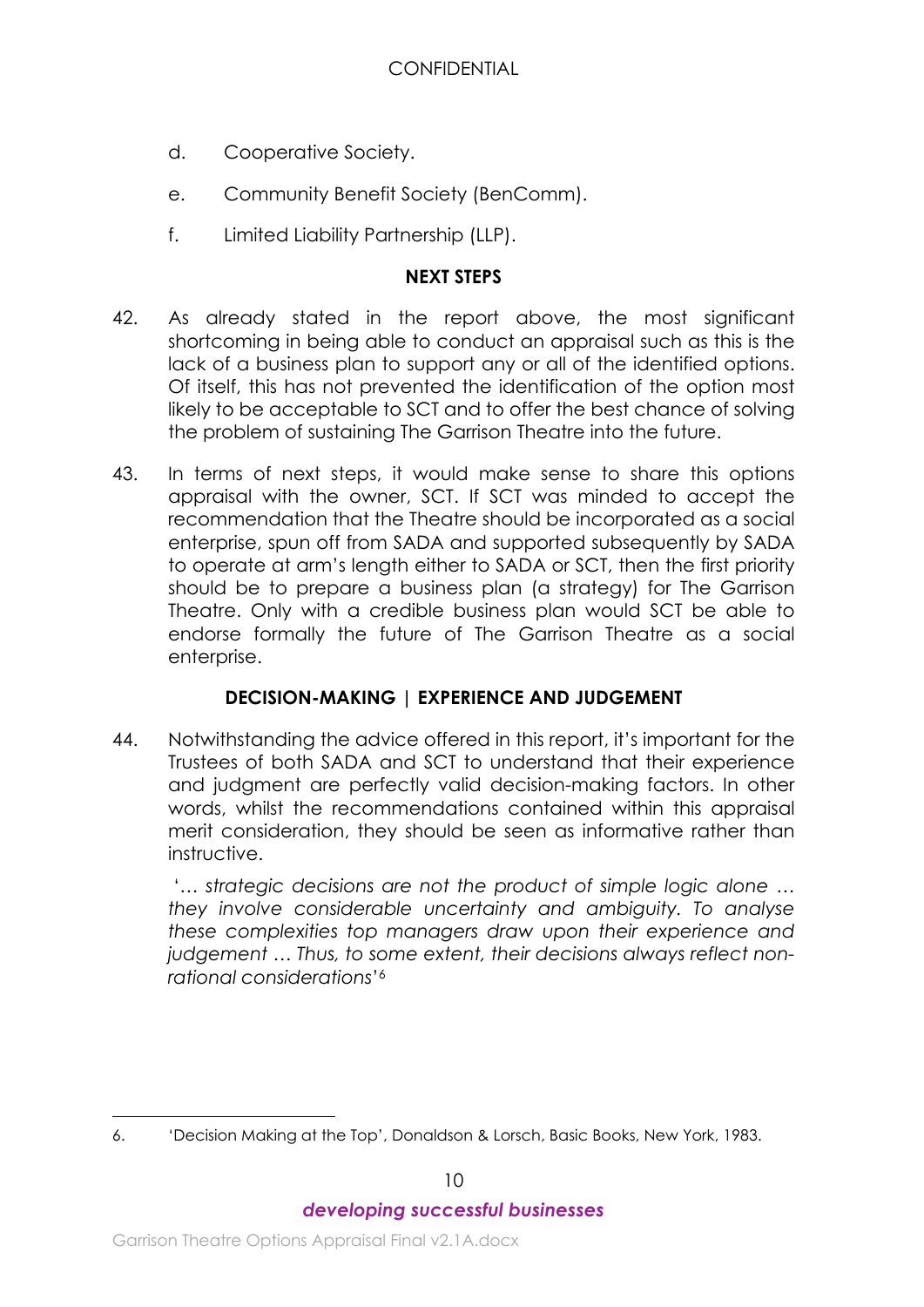## **CONCLUSION**

- 45. SADA sought advice on the future of The Garrison Theatre beyond March 2020 because the Agency is exploring options for the future of the Theatre against a backdrop of financial pressures. The Theatre operates to a deficit and SADA considers this to be an unacceptable opportunity cost *vis-à-vis* the delivery of its wider arts programme. GHRL was assigned to conduct an appraisal of a range of 4 options identified by the SADA Trustees.
- 46. The issue for the stakeholders is how best to operate The Garrison Theatre in such a way as to provide the Shetland community with a sustainable theatre venue beyond March 2020.
- 47. The options appraisal method involved identifying factors relevant to solving the issue of the future of the Theatre, including making appropriate definitions and assumptions, identifying any constraints to the appraisal process and listing the criteria used to evaluate the options.
- 48. Discussion of the options highlighted the fact that, at the moment, there is no business plan for the Theatre beyond March 2020. Of itself, that hasn't prevented the 4 options from being appraised. The pros and cons of each of the options was explored and discussed. It emerged that Option D, incorporating the Theatre as a social enterprise, was probably the best option given the range of options and the information available at this time.
- 49. The report suggests the steps that SADA should take next, starting with sharing this appraisal with SCT. Assuming the best option is accepted as such by SCT, then a business plan (strategy) for the Theatre should be prepared. The report makes the point that in any decision-making process such as this, the experience and judgement of the decisionmakers are valid inputs to the process.